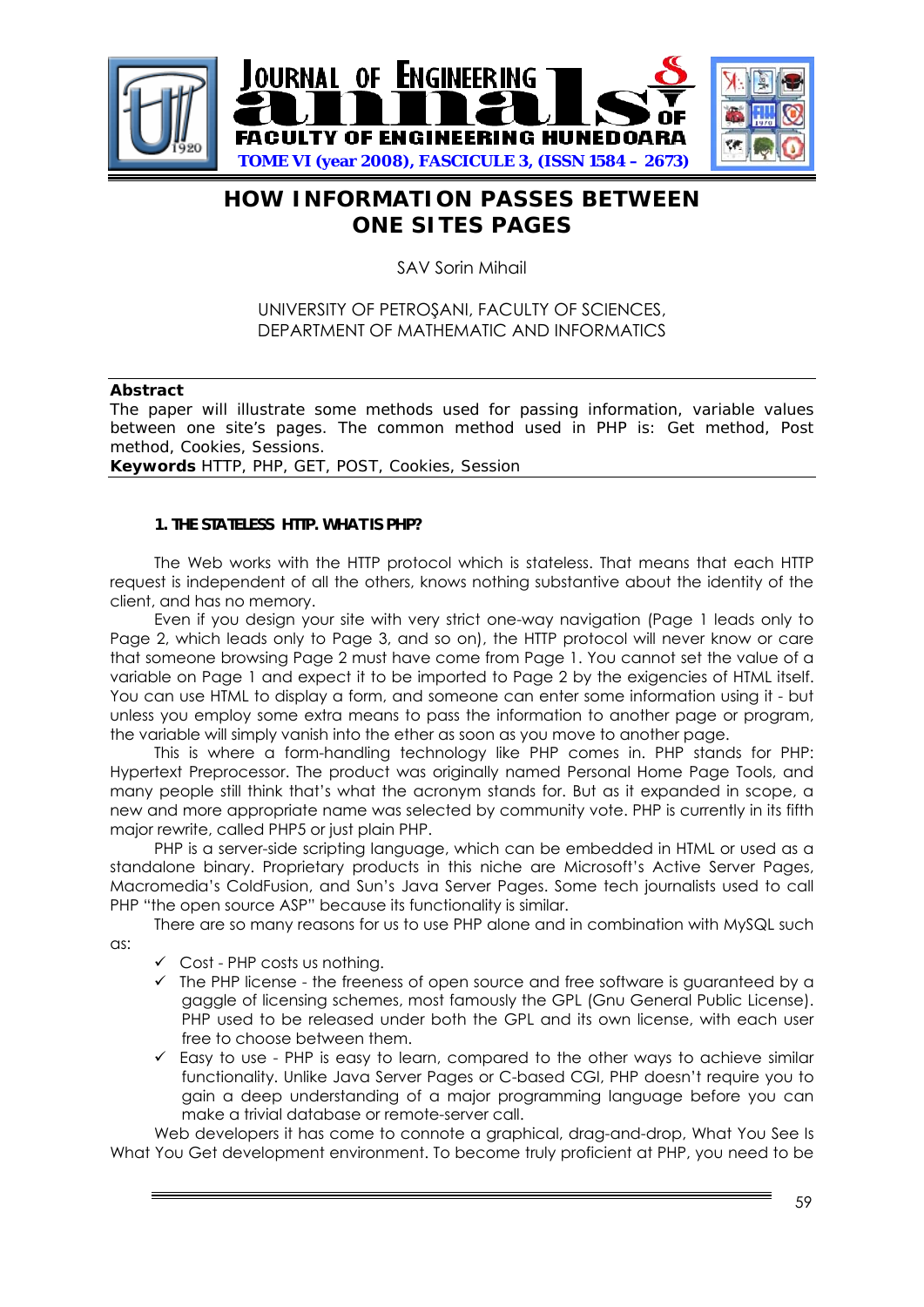

comfortable editing HTML by hand. You can use WYSIWYG editors to design sites, format pages, and insert client-side features before you add PHP functionality to the source code.

That said, let us reiterate that PHP really is easy to learn and write, especially for those with a little bit of experience in a C-syntaxed programming language. It's just a little more involved than HTML but probably simpler than JavaScript and definitely less conceptually complex than JSP or ASP.NET.

Open source software: don't fear the cheaper - But as the bard so pithily observed, we are living in a material world—where we've internalized maxims such as, "You get what you pay for," "There's no such thing as a free lunch," and "Things that sound too good to be true usually are." You may, therefore, have some lingering doubts about the quality and viability of no-cost software. It probably doesn't help that until recently software that didn't cost money—formerly called freeware, shareware, or free software—was generally thought to fall into one of three categories:

- $\checkmark$  Programs filling small, uncommercial niches
- $\checkmark$  Programs performing grungy, low-level jobs
- $\checkmark$  Programs for people with bizarre socio-political issues

It's time to update some stereotypes once and for all. We are clearly in the middle of a sea change in the business of software. Much (if not most) major consumer software is distributed without cost today; e-mail clients, Web browsers, games, and even full-service office suites are all being given away as fast as their makers can whip up Web versions or set up FTP servers. Consumer software is increasingly seen as a loss-leader, the flower that attracts the pollinating honeybee—in other words, a way to sell more server hardware, operating systems, connectivity, advertising, optional widgets, or stock shares. The full retail price of a piece of software, therefore, is no longer a reliable gauge of its quality or the eccentricitylevel of its user.

On the server side, open source products have come on even stronger. Not only do they compete with the best commercial stuff; in many cases there's a feeling that they far exceed the competition. Don't take our word for it! Ask IBM, any hardware manufacturer, NASA, Amazon.com, the Queen of England.

HTML forms are mostly useful for passing a few values from a given page to one single other page of a Web site. There are more persistent ways to maintain state over many page views, such as cookies and sessions. The most basic techniques of information-passing between Web pages, which utilize the GET and POST methods in HTTP to create dynamically generated pages and to handle form data.

#### 2. THE "GET" METHOD

The GET method passes arguments from one page to the next as part of the Uniform Resource Indicator query string. When used for form handling, GET appends the indicated variable name(s) and value(s) to the URL designated in the ACTION attribute with a question mark separator and submits the whole thing to the processing agent (in this case a Web server).

This is an example HTML form using the GET method (save the file under the name adauga.html):

*<HTML> <HEAD> <TITLE>One small GET method example</TITLE> </HEAD> <BODY> <FORM ACTION="http://localhost/adaugare.php" METHOD="GET"> <P>Selectati grupa:<BR> <SELECT NAME="Grupa" SIZE="1"> <OPTION VALUE="Inf1">Inf1</OPTION> <OPTION VALUE="Inf2">Inf2</OPTION> <OPTION VALUE="Inf3">Inf3</OPTION> <OPTION VALUE="Inf4">Inf4</OPTION> </SELECT> <P><INPUT TYPE="Submit" NAME="Select" VALUE="Selectare"></P>*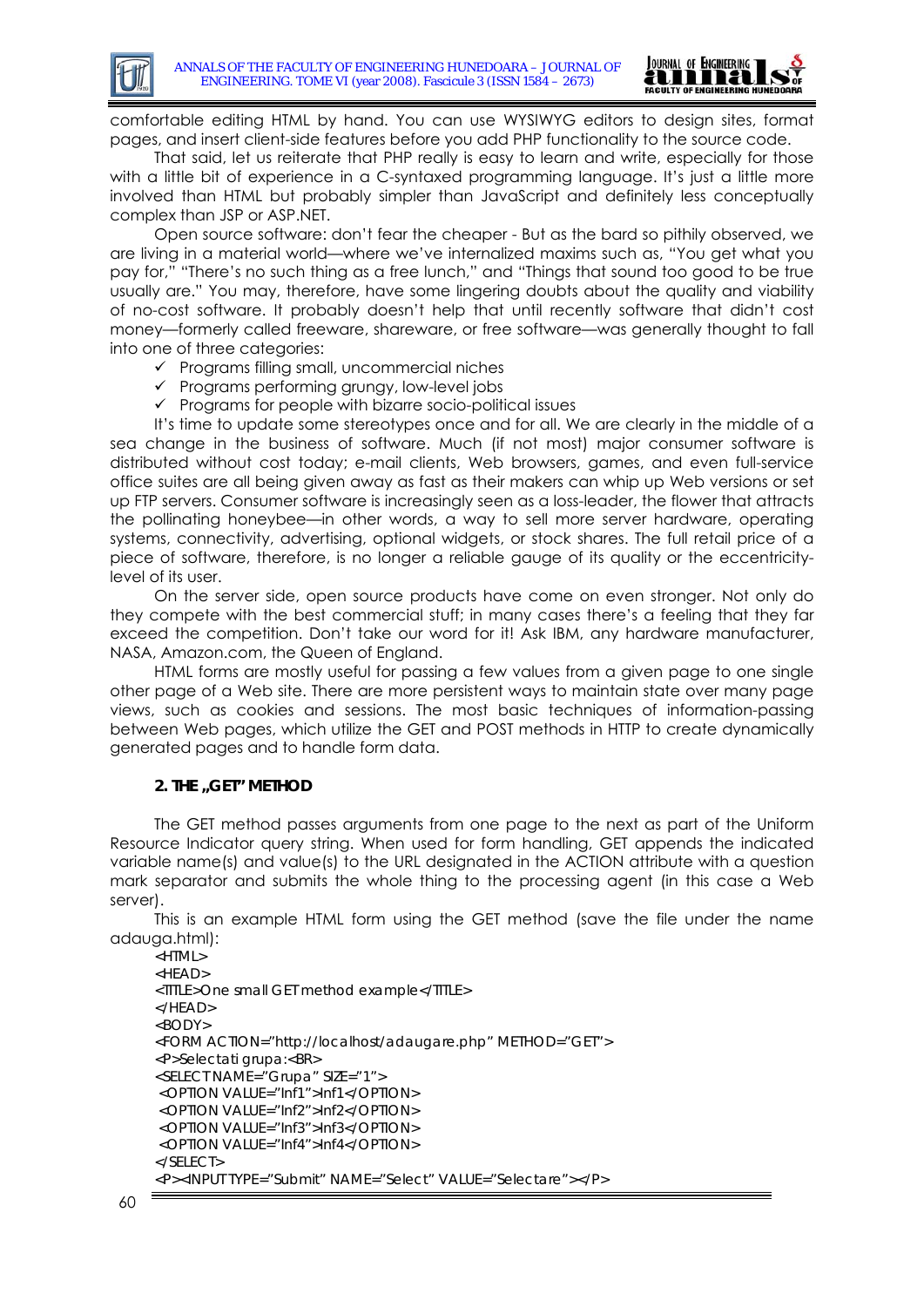



*</FORM> </BODY> </HTML>* 

When the user makes a selection and clicks the Selectare button, the browser agglutinates these elements in this order, with no spaces between the elements:

The URL in quotes after the word ACTION (http://localhost/adaugare.php)

A question mark (?) denoting that the following characters constitute a GET string.

A variable NAME, an equal sign, and the matching VALUE (Grupa=Inf1)

An ampersand (&) and the next NAME-VALUE pair (Submit=Select); further name-value pairs separated by ampersands can be added as many times as the server query string length limit allows.

The browser thus constructs the URL string:

http://localhost/adaugare.php?Grupa=Inf1&Submit=Select

It then forwards this URL into its own address space as a new request. The PHP script to which the preceding form is submitted (adaugare.php) will grab the GET variables from the end of the request string, stuff them into the \$ GET superglobal array, and do something useful with them-in this case, plug one of two values into a text string.

Strictly speaking, the name-value pairs in a GET query are not part of the HTTP or addressing standards.

The following code sample shows the PHP form handler for the preceding HTML form: *<HTML>* 

*<HEAD> <TITLE>Exemplu de transmitere al informatiilor folosind metoda GET</TITLE> <STYLE TYPE="text/css"></STYLE> </HEAD> <BODY> <P>Ati selectat grupa,<?php echo \$\_GET['Grupa']; ?>!</P> </BODY> </HTML>* 

Note that the value inputted into the previous page's HTML form field named "Grupa" is now available in a PHP variable called *\$\_GET['Grupa'*]. Finally, you should see a page that says *Ati selectat grupa, Inf3!* in big type.

At this point, it makes some sense to explain just how to access values submitted from page to page. Each method has an associated superglobal array, which can be distinguished from the other arrays by the underscore that begins its name. Each item submitted via the GET method is accessed in the handler via the *\$\_GET array*; each item submitted via the POST method is accessed in the handler via the *\$\_POST array*.

The GET method of form handling had to be reinstated, largely because of the bookmark ability factor. Despite that it's still implemented as the default choice for form handling in all browsers, GET now comes with a strong recommendation to deploy it in idempotent usages only—in other words, those that have no permanent side effects. Putting two and two together, the single most appropriate form-handling use of GET is the search box. Unless you have a compelling reason to use GET for non-search-box form handling, use POST instead.

#### **3. THE "POST" METHOD**

POST method is the preferred method of form submission today, particularly in non idempotent usages (those that will result in permanent changes), such as adding information to a database. The form data set is included in the body of the form when it is forwarded to the processing agent (in this case, PHP). No visible change to the URL will result according to the different data submitted.

The POST method has these advantages:

It is more secure than GET because user-entered information is never visible in the URL query string, in the server logs, or (if precautions, such as always using the password HTML input type for passwords, are taken) onscreen.

There is a much larger limit on the amount of data that can be passed (a couple of kilobytes rather than a couple of hundred characters).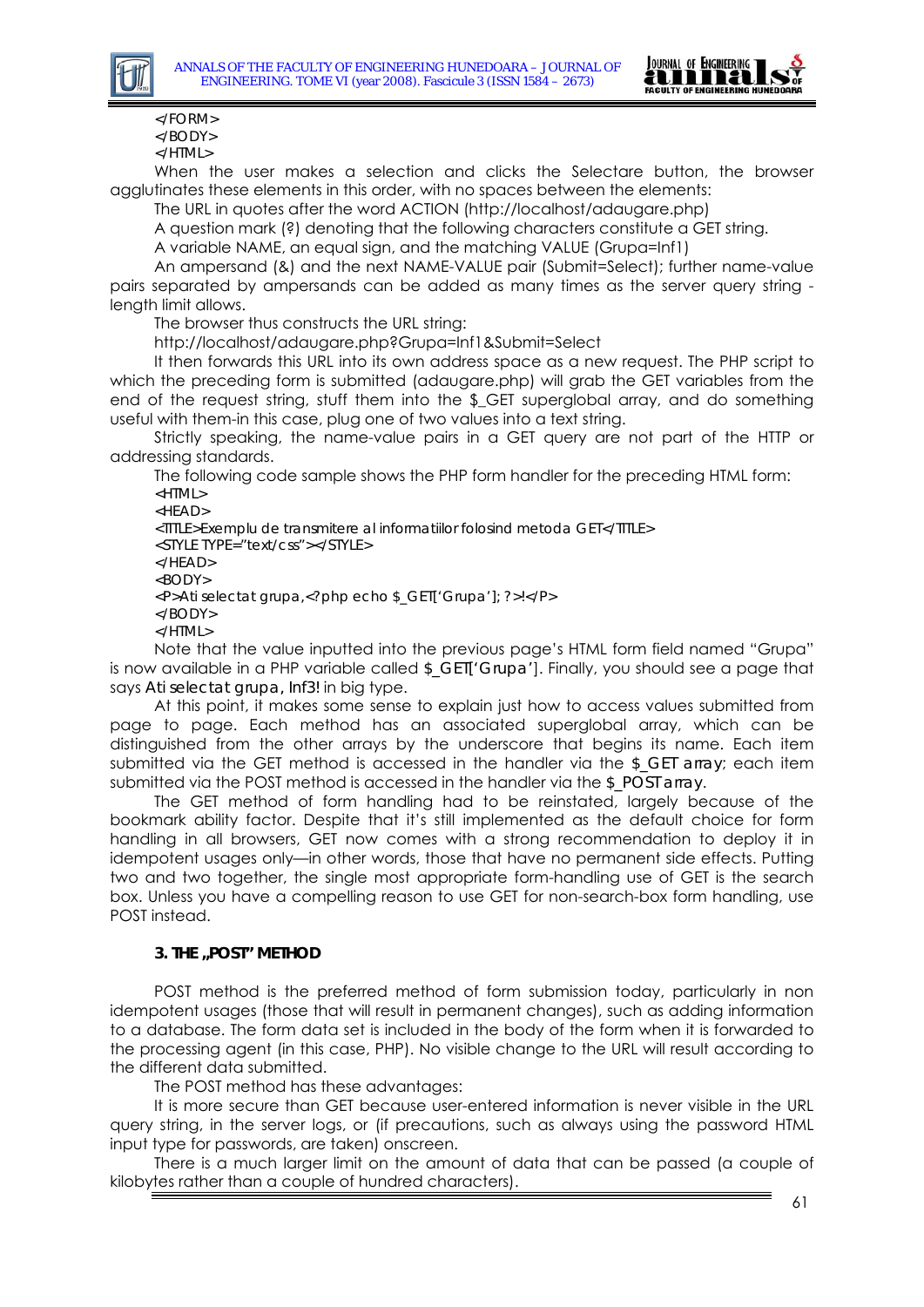

POST has these disadvantages:

The results at a given moment cannot be bookmarked.

The results should be expired by the browser, so that an error will result if the user employs the Back button to revisit the page.

Did you know that with PHP you can use both GET and POST variables on the same page? You might want to do this for a dynamically generated form, for example.

But what if we use the same variable name in both the GET and the POST variable sets? PHP keeps all ENVIRONMENT, GET, POST, COOKIE, and SERVER variables in the \$GLOBALS array if we have set the register\_globals configuration directive to "on" in your php.ini file. If there is a conflict, it is resolved by overwriting the variable values in the order you set, using the variables\_order option in php.ini. Later trumps earlier, so if you use the default "EGPCS" value, cookies will triumph over POSTs that will themselves obliterate Gets. You can control the order of overwriting by simply changing the order of the letters on the appropriate line of this file, or even better, turning register globals off and using the new PHP superglobal arrays instead. See the section on superglobals later in this chapter.

#### **4. SESSIONS.COOKIES**

Sessions and cookies are closely allied concepts in PHP and in Web programming more generally, largely because the best way to actually implement sessions is by using cookies. Sessions are a higher level concept than cookies.

What is a session? Informally, a session of Web browsing is a period of time during which a particular person, while sitting at a particular machine, views a number of different Web pages in his or her browser program and then it quits. If you run a Web site that this person visits during that time, for your purposes the session runs from that person's first download of a page from your site through the last.

If our web site's only mission is to offer various pages to various users, we may, in fact, not care at all where sessions begin and end. On the other hand, there are a number of reasons why we might in fact care. For example:

We want to customize our users' experiences as they move through the site, in a way that depends on which (or how many) pages they have already seen.

We want to display advertisements to the user, but we do not want to display a given add more than once per session.

We want the session to accumulate information about users' actions as they progress as in an adventure game's tracking of points and weapons accumulated or an e-commerce site's shopping cart.

We are interested in tracking how people navigate through our site in general - when they visit that interior page, is it because they bookmarked it, or did they get there all the way from the front page?

For all of these purposes, we need to be able to match up page requests with the sessions they are part of, and for some purposes it would be nice to store some information in association with the session as it progresses. PHP sessions solve both of these problems for us.

Every HTTP request is dealt with independently, but each time your user moves from page to page within your site, it is usually via either a link or a form submission. If the very first page a user visits can somehow generate a unique label for that visit, every subsequent "handoff" of one page to another can pass that unique identifier along.

For example, here is a hypothetical code fragment that you might include near the top of every page on your site:

*if (!IsSet(\$my\_s\_id))* 

*\$my\_session\_id = generate\_session\_id();* 

This fragment checks to see if the *\$my\_s\_id* variable is bound - if it is, we assume that it has been passed in, and we are in the middle of a session. If it is not, we assume that we are the first page of a new session, and we call a hypothetical function called generate\_session\_id() to create a unique identifier.

After we have included the preceding code, we assume that we have a unique identifier for the session, and our only remaining responsibility is to pass it along to any page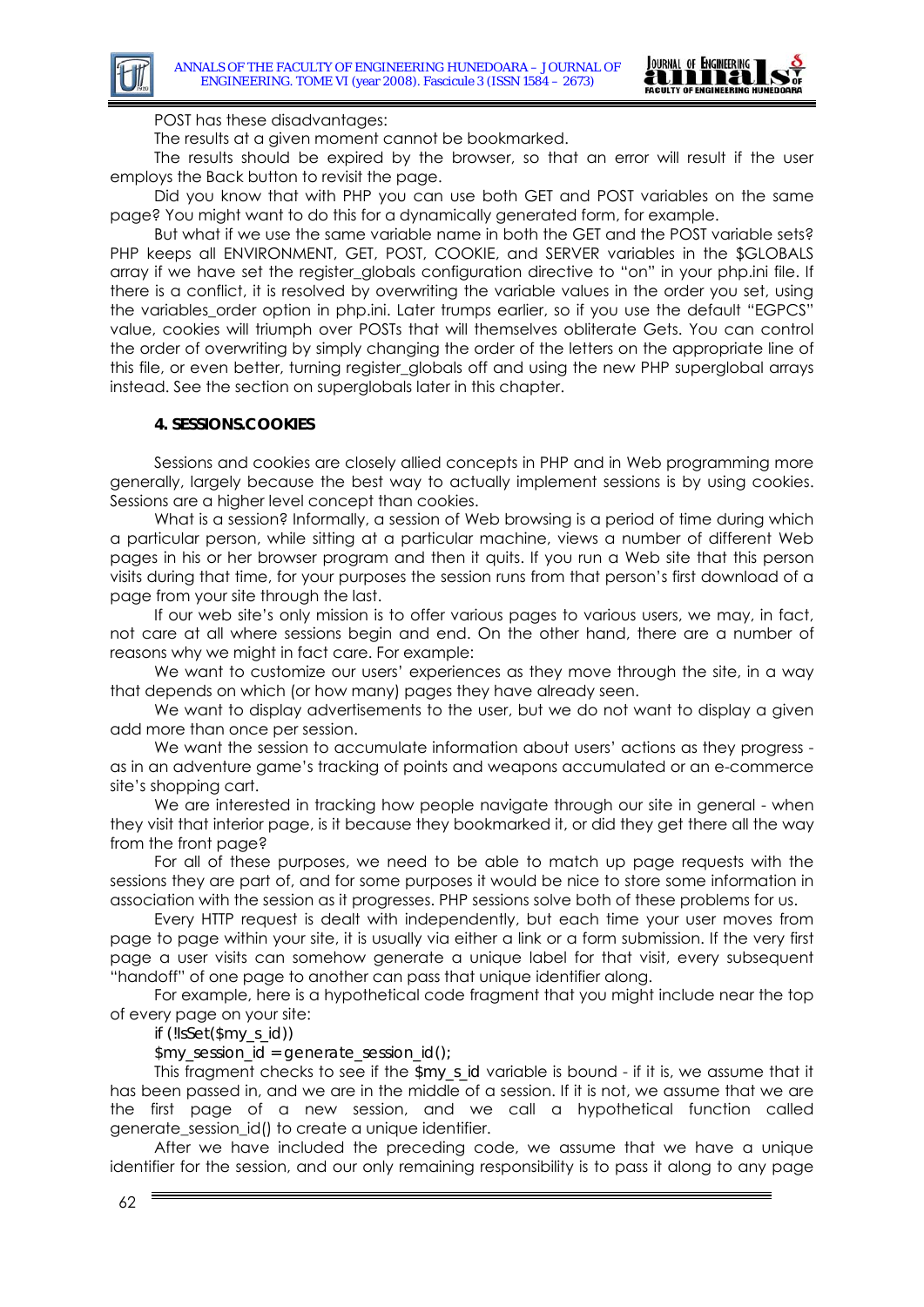



we link or submit to. Every link from our page should include the  $\gamma_{\rm m}$  id as a GET argument, as in:

*<A HREF="tabel.php ? my\_s\_id=<?php echo \$my\_s\_id;?>" >Next</A>* 

And every form submission should have a hidden POST argument embedded in it, like

this:

*<FORM ACTION=tabel.php METHOD=POST> body of form <INPUT TYPE=HIDDEN NAME=my\_s\_id VALUE="<?php echo \$my\_s\_id;?>" > </FORM>* 

What's wrong with this technique? Nothing. It works just fine as a way to keep different sessions straight (as long as you can generate unique identifiers). And once we have unique labels for the sessions, we can use a variety of techniques to associate other kinds of information with each session, such as using the session ID as a key for database storage.

If you want PHP to transparently handle passing session variables for you when cookies are not available, you need to have configured PHP with both the --enable-trans-sid and - enable-track-vars options. If PHP is not handling this for you, you must arrange to pass a GET or POST argument, of the form session\_name=session\_id, in all your links and forms. When a session is active, PHP provides a special constant, SID, which contains the right argument/value pair. Following is an example of including this constant in a link:

<*A HREF="pag\_urm.php?<?php echo(SID);?>">Pagina urmatoare </A>* 

The first step in a script that uses the session feature is to let PHP know that a session may already be in progress so that it can hook up to it and recover any associated information.

This is done by calling the function session\_start(), which takes no arguments. (If you want every script invocation to look for a session without having to call this function, set the variable session.auto start to 1 in your php.ini file, rather than the usual default of 0.)

Also, any call to session register() causes an implicit initial call to session start().

The effect of session start() depends on whether PHP can locate a previous session identifier, as supplied either by HTTP arguments or in a cookie. If one is found, the values of any previously registered session variables are recovered. If one is not found, then PHP assumes that we are in the first page of a new session, and generates a new session ID.

Changes in PHP's treatment of global and external variables starting with version 4.1 have made certain things more inconvenient. In our view, though, these changes will also remove a lot of potential confusion about sessions. Accordingly, we'll list two approaches to propagating variables in sessions: one, which is simple and works in PHP version 4.1 or later, and another which is more complicated and works only in PHP version 4.1 or earlier.

The simple approach is that you've made a call to session\_start() (as early in your script as possible), use the \$\_SESSION superglobal array as your suitcase for storing anything that you want to retrieve again from a later page in the same session. Assume that any other variables will be left behind when you leave this page and that everything in that suitcase will be there when you arrive at the next page. So, session code to propagate a single numerical variable can be as simple as this:

```
<?php 
    session_start(); 
    $temp = 45; 
    $salvare = 19; 
    $temp1 = 33; 
    $_SESSION['salveaza'] = $salvare; 
  ?> 
The receiving code can be as simple as the following example: 
 <?php 
    session_start(); 
    $salvat_anterior = $_SESSION['salveaza']; 
    [..]
```